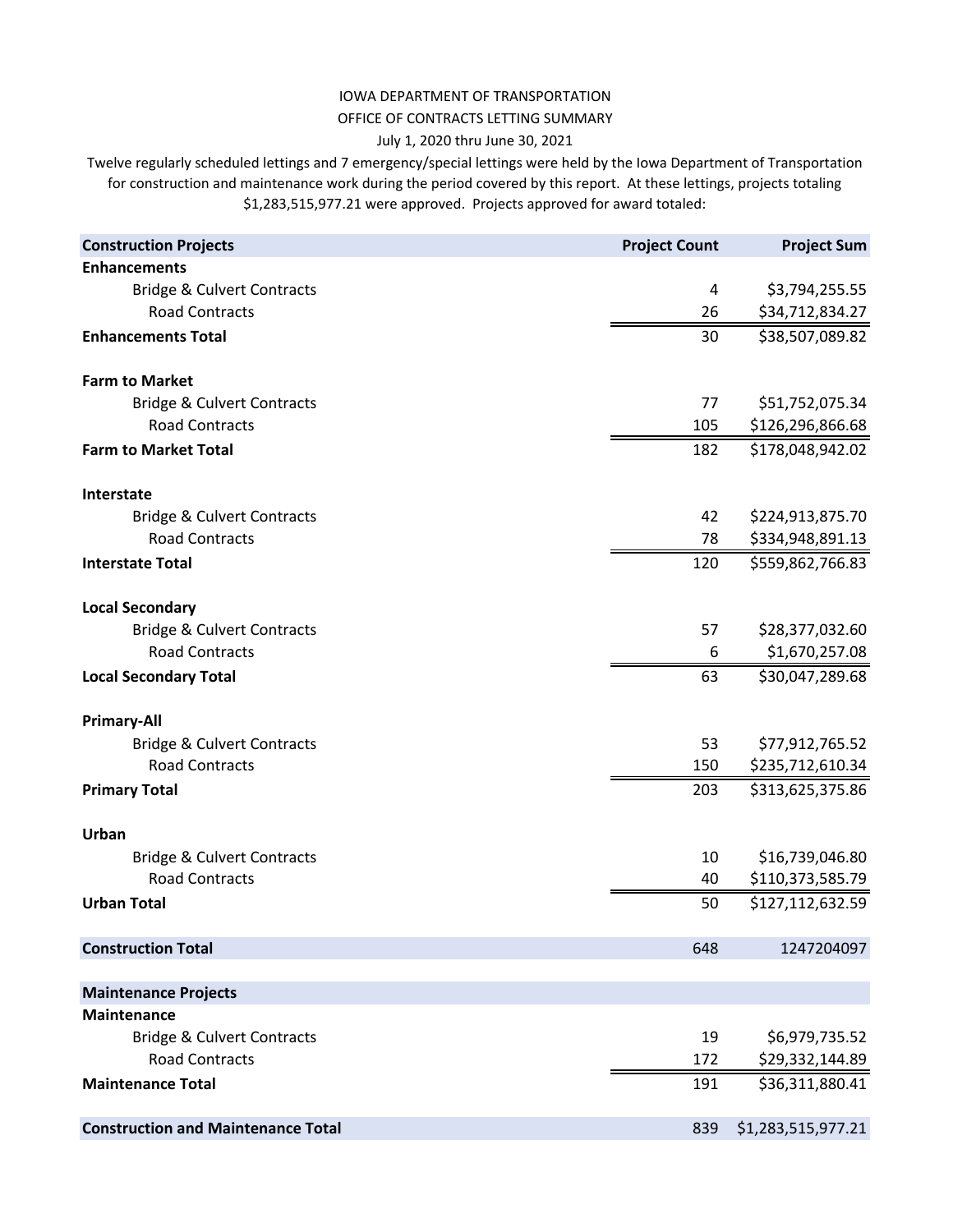| <b>Work Types by Road System</b>         | <b>Project Count</b> | <b>Project Sum</b> |  |  |
|------------------------------------------|----------------------|--------------------|--|--|
| <b>Enhancements</b>                      |                      |                    |  |  |
| <b>Bridges and Culverts</b>              | 4                    | \$3,794,255.55     |  |  |
| Earth/Granular Surface Trail             | $\mathbf{1}$         | \$621,084.00       |  |  |
| <b>HMA Sidewalk Trail</b>                | $\overline{2}$       | \$1,200,063.92     |  |  |
| Miscellaneous                            | $\mathbf{1}$         | \$149,650.60       |  |  |
| PCC Sidewalk/Trail                       | 21                   | \$14,188,179.45    |  |  |
| <b>Portland Cement Concrete Pavement</b> | 1                    | \$18,553,856.30    |  |  |
| <b>Enhancements Total</b>                | 30                   | \$38,507,089.82    |  |  |
| <b>Farm to Market</b>                    |                      |                    |  |  |
| <b>Alternative Pavements</b>             | 1                    | \$1,447,734.64     |  |  |
| Asphalt Concrete Pavement                | 6                    | \$7,851,125.11     |  |  |
| <b>Asphalt Concrete Resurfacing</b>      | 58                   | \$74,560,645.70    |  |  |
| <b>Bridge Repair</b>                     | 9                    | \$7,722,673.88     |  |  |
| <b>Bridges and Culverts</b>              | 68                   | \$44,029,401.46    |  |  |
| Flexible Base & Bitum. Surfacing         | 1                    | \$119,400.40       |  |  |
| Grading                                  | $\mathbf{1}$         | \$982,325.15       |  |  |
| Miscellaneous                            | 17                   | \$5,617,278.51     |  |  |
| <b>Pavement Repair</b>                   | 4                    | \$1,417,357.49     |  |  |
| <b>Portland Cement Concrete Pavement</b> | 14                   | \$32,503,447.08    |  |  |
| Surfacing                                | 3                    | \$1,797,552.60     |  |  |
| <b>Farm to Market Total</b>              | 182                  | \$178,048,942.02   |  |  |
| Interstate                               |                      |                    |  |  |
| Asphalt Concrete Pavement                | $\mathbf{1}$         | \$1,098,710.58     |  |  |
| <b>Asphalt Concrete Resurfacing</b>      | 4                    | \$14,180,530.48    |  |  |
| <b>Bridge Repair</b>                     | 14                   | \$18,769,914.70    |  |  |
| <b>Bridges and Culverts</b>              | 28                   | \$206,143,961.00   |  |  |
| Flexible Base & Bitum. Surfacing         | $\mathbf{1}$         | \$1,225,888.68     |  |  |
| Grading                                  | $\mathbf{1}$         | \$205,662.70       |  |  |
| Miscellaneous                            | 62                   | \$47,510,725.54    |  |  |
| Pavement Repair                          | $\mathbf{1}$         | \$434,145.99       |  |  |
| <b>Portland Cement Concrete Pavement</b> | 8                    | \$270,293,227.16   |  |  |
| <b>Interstate Total</b>                  | 120                  | \$559,862,766.83   |  |  |
| <b>Local Secondary</b>                   |                      |                    |  |  |
| Asphalt Concrete Pavement                | 1                    | \$484,094.07       |  |  |
| <b>Asphalt Concrete Resurfacing</b>      | 5                    | \$1,186,163.01     |  |  |
| <b>Bridges and Culverts</b>              | 57                   | \$28,377,032.60    |  |  |
| <b>Local Secondary Total</b>             | 63                   | \$30,047,289.68    |  |  |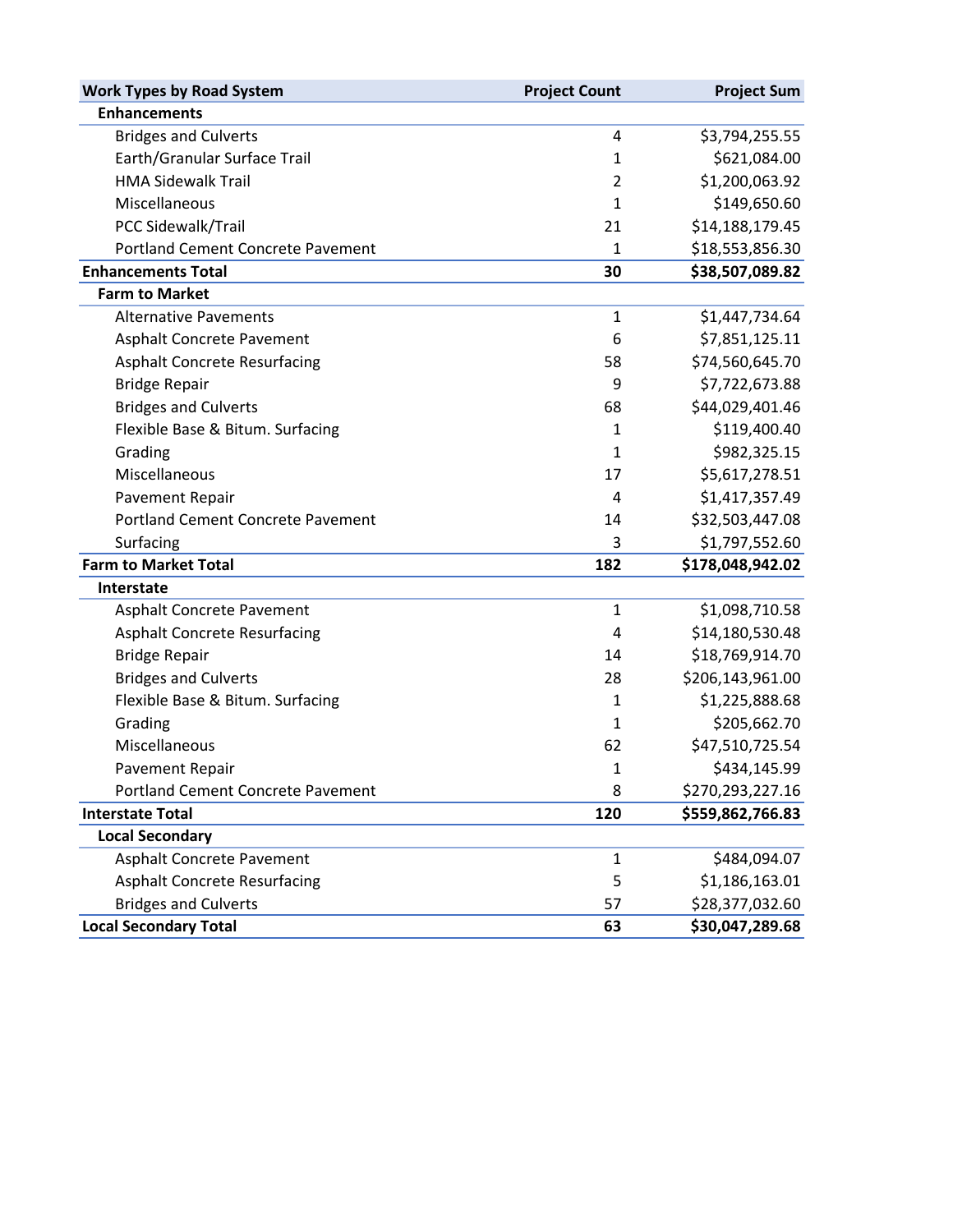| <b>Work Types by Road System</b>         | <b>Project Count</b> | <b>Project Sum</b> |
|------------------------------------------|----------------------|--------------------|
| <b>Primary-All</b>                       |                      |                    |
| <b>Asphalt Concrete Pavement</b>         | 3                    | \$892,329.36       |
| <b>Asphalt Concrete Resurfacing</b>      | 33                   | \$94,943,113.04    |
| <b>Bridge Repair</b>                     | 29                   | \$15,725,654.02    |
| <b>Bridges and Culverts</b>              | 24                   | \$62,187,111.50    |
| Flexible Base & Bitum. Surfacing         | 4                    | \$4,243,057.44     |
| Grading                                  | 3                    | \$4,553,263.57     |
| Miscellaneous                            | 90                   | \$36,718,575.08    |
| Pavement Repair                          | 3                    | \$1,200,190.56     |
| PCC Sidewalk/Trail                       | 5                    | \$3,668,597.05     |
| <b>Portland Cement Concrete Pavement</b> | 9                    | \$89,493,484.24    |
| <b>Primary-All Total</b>                 | 203                  | \$313,625,375.86   |
| Urban                                    |                      |                    |
| Asphalt Concrete Pavement                | $\mathbf{1}$         | \$10,711,307.05    |
| <b>Asphalt Concrete Resurfacing</b>      | $\overline{7}$       | \$8,907,569.53     |
| <b>Bridge Repair</b>                     | 1                    | \$3,262,342.20     |
| <b>Bridges and Culverts</b>              | 9                    | \$13,476,704.60    |
| Miscellaneous                            | 4                    | \$1,938,331.50     |
| Pavement Repair                          | $\mathbf{1}$         | \$1,055,535.75     |
| <b>Portland Cement Concrete Pavement</b> | 27                   | \$87,760,841.96    |
| <b>Urban Total</b>                       | 50                   | \$127,112,632.59   |
| <b>Maintenance</b>                       |                      |                    |
| <b>Asphalt Concrete Resurfacing</b>      | 11                   | \$2,351,374.87     |
| <b>Bridge Painting</b>                   | 4                    | \$1,140,792.00     |
| <b>Bridge Repair</b>                     | 15                   | \$5,838,943.52     |
| Flexible Base & Bitum. Surfacing         | 9                    | \$1,734,385.13     |
| Miscellaneous                            | 29                   | \$5,122,134.71     |
| Pavement Repair                          | 123                  | \$20,124,250.18    |
| <b>Maintenance Total</b>                 | 191                  | \$36,311,880.41    |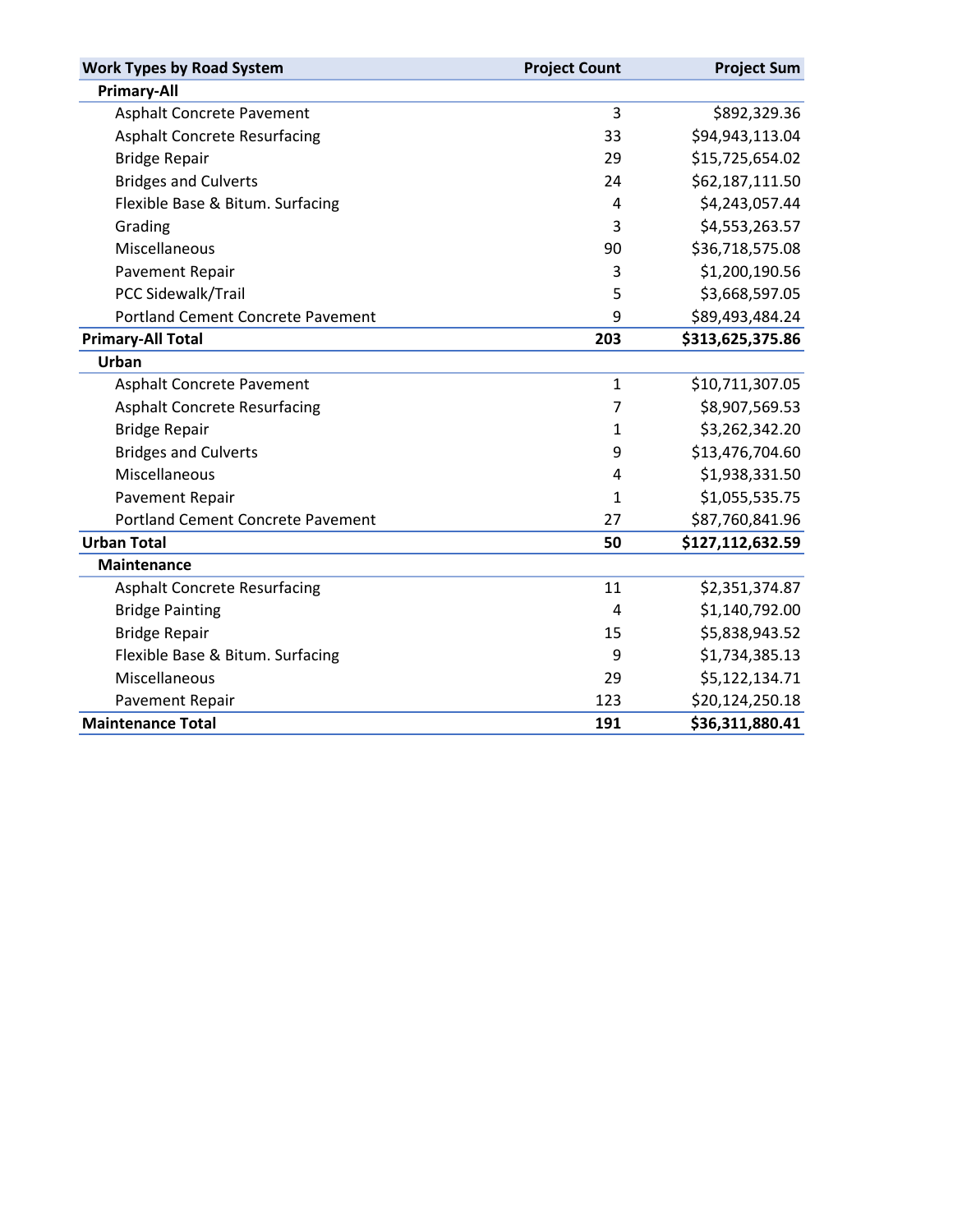## **PROJECTS LET BY THE IOWA DEPARTMENT OF TRANSPORTATION**

| State       | Primary       | Interstate   | State Park & Inst Farm to Market |              | Urban        | Local Secondary |              |          |              | <b>Buildings &amp;</b> |               |
|-------------|---------------|--------------|----------------------------------|--------------|--------------|-----------------|--------------|----------|--------------|------------------------|---------------|
| Fiscal Year | Roads         | Roads        | Roads                            | Roads        | Roads        | Roads           | Maintenance  | Airports | Enhancements | Grounds                | Total         |
| 1946        | \$8,638,518   |              |                                  | \$2,327,213  |              |                 |              |          |              |                        | \$10,965,731  |
| 1947        | \$8,433,921   |              |                                  | \$4,817,434  |              |                 |              |          |              |                        | \$13,251,355  |
| 1948        | \$12,759,517  |              |                                  | \$5,969,006  |              |                 |              |          |              |                        | \$18,728,523  |
| 1949        | \$11,548,335  |              |                                  | \$11,272,021 |              |                 |              |          |              |                        | \$22,820,356  |
| 1950        | \$16,041,926  |              |                                  | \$15,610,947 |              |                 |              |          |              |                        | \$31,652,873  |
| 1951        | \$28,085,176  |              |                                  | \$20,912,134 |              |                 |              |          |              |                        | \$48,997,310  |
| 1952        | \$28,642,719  |              |                                  | \$18,526,720 |              |                 |              |          |              |                        | \$47,169,439  |
| 1953        | \$11,352,669  |              |                                  | \$12,775,514 |              |                 |              |          |              |                        | \$24,128,183  |
| 1954        | \$30,286,342  |              |                                  | \$11,736,049 |              |                 |              |          |              |                        | \$42,022,391  |
| 1955        | \$29,980,893  |              |                                  | \$14,841,613 |              |                 |              |          |              |                        | \$44,822,506  |
| 1956        | \$58,686,572  |              |                                  | \$17,105,685 |              |                 |              |          |              |                        | \$75,792,257  |
| 1957        | \$37,430,070  | \$13,466,527 |                                  | \$19,892,686 |              |                 |              |          |              |                        | \$70,789,283  |
| 1958        | \$27,766,905  | \$26,482,571 |                                  | \$24,208,133 |              |                 |              |          |              |                        | \$78,457,609  |
| 1959        | \$43,555,001  | \$49,541,430 |                                  | \$26,923,934 |              |                 |              |          |              |                        | \$120,020,365 |
| 1960        | \$29,872,809  | \$18,833,449 |                                  | \$21,908,904 |              |                 |              |          |              |                        | \$70,615,162  |
| 1961        | \$40,075,988  | \$11,048,875 |                                  | \$21,427,446 |              |                 |              |          |              |                        | \$72,552,309  |
| 1962        | \$22,417,356  | \$19,496,718 | \$360,102                        | \$19,799,193 |              |                 |              |          |              |                        | \$62,073,369  |
| 1963        | \$30,350,268  | \$21,551,555 | \$939,128                        | \$24,366,536 |              |                 |              |          |              |                        | \$77,207,487  |
| 1964        | \$43,187,627  | \$35,842,586 | \$303,427                        | \$22,721,379 |              |                 |              |          |              |                        | \$102,055,019 |
| 1965        | \$25,171,981  | \$31,077,641 | \$121,607                        | \$21,730,757 |              |                 |              |          |              |                        | \$78,101,986  |
| 1966        | \$38,449,469  | \$57,713,524 | \$868,416                        | \$23,740,849 |              |                 |              |          |              |                        | \$120,772,258 |
| 1967        | \$47,508,850  | \$52,000,456 | \$485,418                        | \$26,354,688 |              |                 |              |          |              |                        | \$126,349,412 |
| 1968        | \$33,889,647  | \$31,241,967 | \$1,088,633                      | \$25,657,852 |              |                 |              |          |              |                        | \$91,878,099  |
| 1969        | \$37,199,320  | \$43,705,879 | \$1,141,888                      | \$27,332,571 |              |                 |              |          |              |                        | \$109,379,658 |
| 1970        | \$54,797,876  | \$47,081,770 | \$629,922                        | \$26,248,893 |              |                 |              |          |              |                        | \$128,758,461 |
| 1971        | \$71,516,579  | \$44,568,497 | \$921,445                        | \$30,401,418 |              |                 |              |          |              |                        | \$147,407,939 |
| 1972        | \$77,174,848  | \$30,055,936 | \$834,473                        | \$28,922,870 |              |                 |              |          |              |                        | \$136,988,127 |
| 1973        | \$56,389,721  | \$20,572,545 | \$727,417                        | \$29,055,532 |              |                 |              |          |              |                        | \$106,745,215 |
| 1974        | \$73,583,054  | \$51,466,725 | \$1,355,569                      | \$32,305,557 |              |                 |              |          |              |                        | \$158,710,905 |
| 1975        | \$93,693,469  | \$28,921,888 | \$839,234                        | \$38,643,382 |              |                 |              |          |              |                        | \$162,097,973 |
| 1976        | \$74,349,436  | \$24,923,643 | \$655,277                        | \$31,019,921 |              |                 |              |          |              |                        | \$130,948,277 |
| 1977        | \$99,076,327  | \$43,357,379 | \$679,271                        | \$33,989,926 |              |                 |              |          |              |                        | \$177,102,903 |
| 1978        | \$121,110,115 | \$15,007,379 | \$805,732                        | \$45,051,623 | \$7,561,191  | \$8,137,119     |              |          |              |                        | \$197,673,159 |
| 1979        | \$105,277,146 | \$54,518,440 | \$1,437,092                      | \$47,287,367 | \$15,084,603 | \$10,172,861    |              |          |              |                        | \$233,777,509 |
| 1980        | \$75,739,584  | \$20,875,799 | \$1,873,688                      | \$49,772,220 | \$12,225,747 | \$7,615,775     |              |          |              |                        | \$168,102,813 |
| 1981        | \$74,174,384  | \$33,638,590 | \$2,011,011                      | \$64,563,285 | \$8,394,854  | \$6,637,044     |              | \$38,632 |              |                        | \$189,457,800 |
| 1982        | \$73,162,427  | \$51,858,856 | \$968,299                        | \$48,909,611 | \$8,600,326  | \$6,851,025     |              |          |              |                        | \$190,350,544 |
| 1983        | \$118,742,694 | \$68,773,027 | \$1,572,331                      | \$57,221,855 | \$9,553,711  | \$8,805,302     | \$12,690,690 |          |              |                        | \$277,359,610 |
| 1984        | \$146,252,049 | \$48,725,646 | \$781,825                        | \$72,355,028 | \$9,763,785  | \$16,677,388    | \$14,930,039 |          |              |                        | \$309,485,760 |
| 1985        | \$156,796,567 | \$46,457,144 | \$2,280,999                      | \$75,107,808 | \$13,845,619 | \$15,907,143    | \$17,871,597 |          |              |                        | \$328,266,877 |
| 1986        | \$118,269,858 | \$38,369,654 | \$1,520,499                      | \$68,649,970 | \$30,283,669 | \$10,075,999    | \$17,490,871 |          |              |                        | \$284,660,520 |
| 1987        | \$113,760,057 | \$38,270,973 | \$1,657,830                      | \$61,980,219 | \$13,580,926 | \$9,039,398     | \$19,909,104 |          |              |                        | \$258,198,507 |
| 1988        | \$127,297,886 | \$83,273,906 | \$1,929,253                      | \$53,092,146 | \$30,387,970 | \$9,747,609     | \$18,089,004 |          |              |                        | \$323,817,774 |
| 1989        | \$166,391,520 | \$44,106,075 | \$2,451,395                      | \$61,337,123 | \$15,460,131 | \$11,619,343    | \$19,853,929 |          |              |                        | \$321,219,516 |